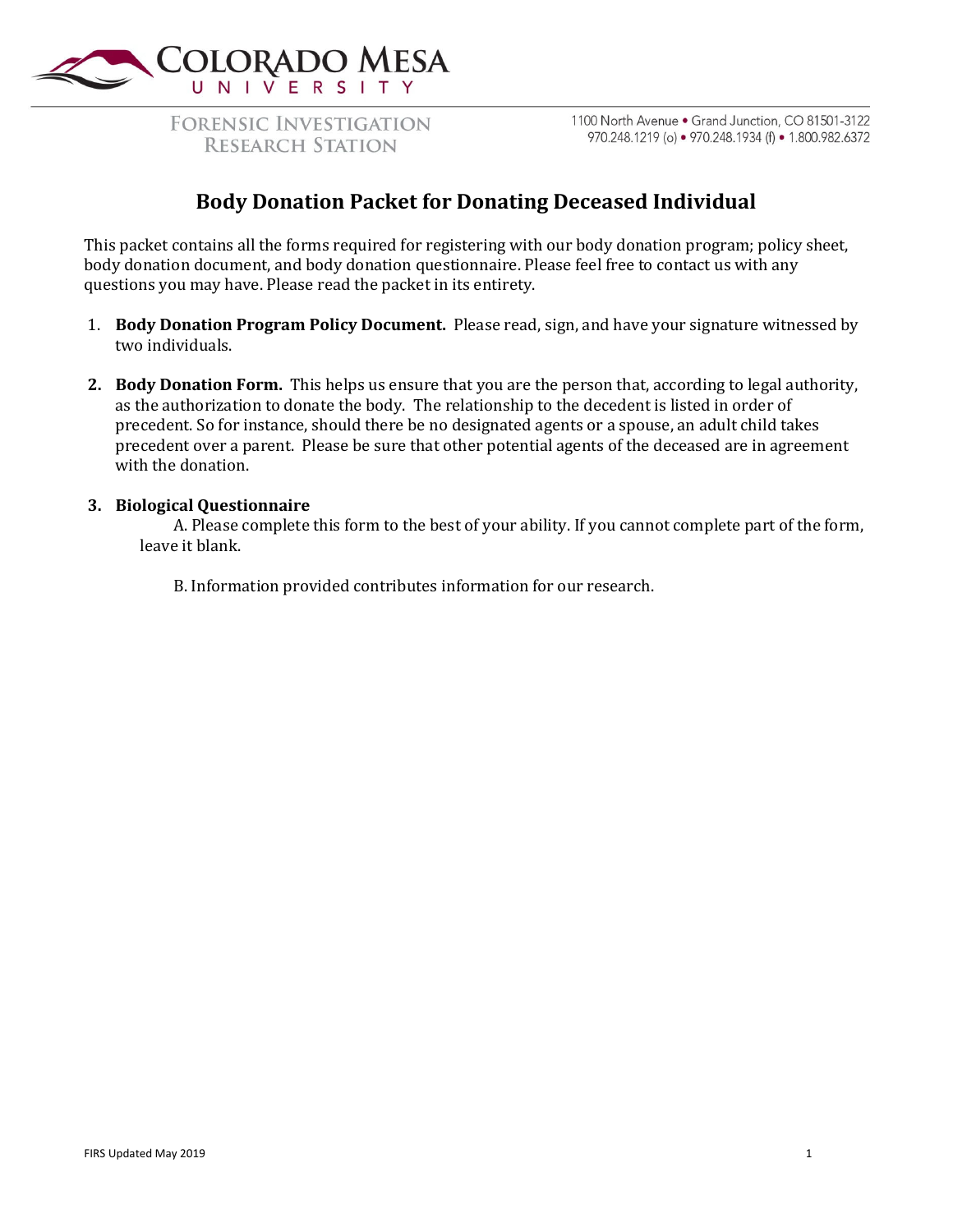

**FORENSIC INVESTIGATION RESEARCH STATION** 

1100 North Avenue . Grand Junction, CO 81501-3122 970.248.1219 (o) • 970.248.1934 (f) • 1.800.982.6372

# **Body Donation Program Policy**

The donation of a person's body after death is a tremendous gift. We are grateful for everyone who expresses an interest in body donation. We appreciate your attention to the following.

- 1. Unlike medical schools, we do not return remains to the family. The skeletal remains are a very important component to our research and teaching program.
- 2. We reserve the right to decline donations of individuals who have some form of infectious disease such as HIV, tuberculosis, hepatitis of any kind, or antibiotic resistant infections such as MRSA, even if contracted after donation is arranged. **EMBALMED BODIES CANNOT BE ACCEPTED**.
- 3. Donors with an infectious disease who still wish to donate may do so by choosing to have their remains cremated. A collection of cremated remains provides an invaluable learning resource. People choosing this option should contact us prior to making arrangements. This allows us to work with the crematory involved to ensure the remains are not pulverized. The family must assume responsibility for the arrangement and cost of cremation.
- 4. We also reserve the right to decline a donation if our facility is at capacity. In case of denial by the University, alternate final arrangements should be discussed by the Donor and/or the family.
- 5. The determination of acceptability shall be made by CMU in its sole discretion.
- 6. We will arrange transportation to our facility if the deceased is located 75 miles of Grand Junction, CO. Outside the designated area, the Donor and/or the Donor's family must make arrangements for the transportation of the body to our facility and assume responsibility for any associated costs.
- 7. We need to have signed donation documents prior to transporting. This may be a faxed copy, but the original must be sent as soon as possible. Your donation paperwork will not be complete until originals are returned. An authorization for final disposition needs to accompany the body.
- 8. Pre-Donor paperwork needs to be returned to the Forensic Investigation Research Station at the time of completion in order for a file to be established. Changes of address or medical status should be sent to keep Donor files up to date.
- 9. Pre-Donor paperwork needs 2 witnesses to verify your signature, but does not need to be notarized.
- 10. We do not perform autopsies to determine cause of death on donations to our program. In Colorado, the Coroner should determine that no autopsy is needed before the donation is released to our program.

If you have any questions or concerns that have not been addressed in this letter, please feel free to contact us at 970-248-1219.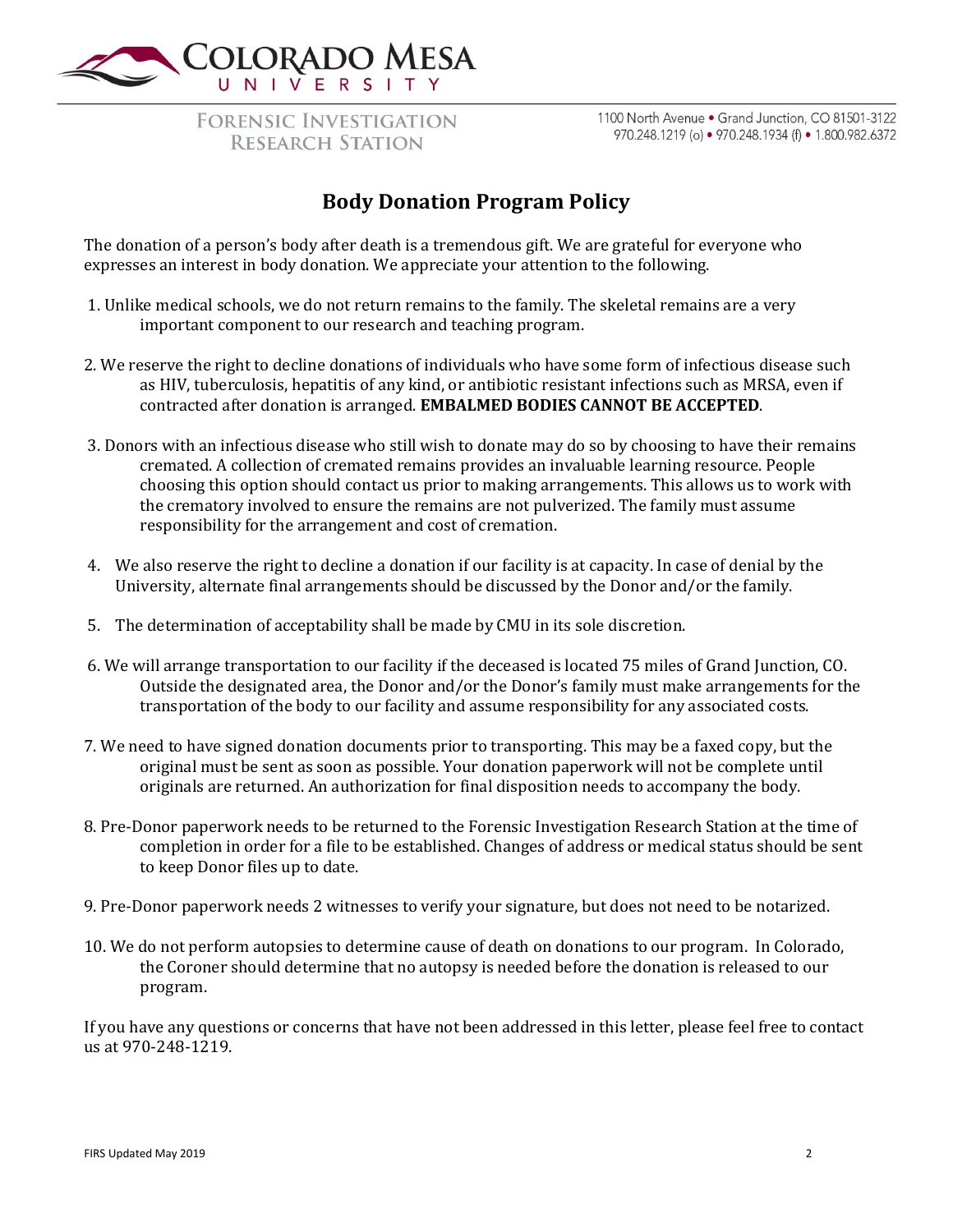I have read, understand, and agree to the body donation policy of the Colorado Mesa University Forensic **Investigation Research Station.** 

| Printed name of Next of Kin/Executor           | Signature of Donor/Next of Kin/Executor |  |
|------------------------------------------------|-----------------------------------------|--|
|                                                |                                         |  |
| Street Address, City, State, Zip Code          |                                         |  |
| Phone number with area code, E-mail (optional) |                                         |  |
| Printed name of Witness                        | Signature of Witness                    |  |
| Street Address, City, State, Zip Code          |                                         |  |
| Phone number with area code, E-mail (optional) |                                         |  |
| Printed name of Witness                        | Signature of Witness                    |  |
| Street Address, City, State, Zip Code          |                                         |  |
| Phone number with area code, E-mail (optional) |                                         |  |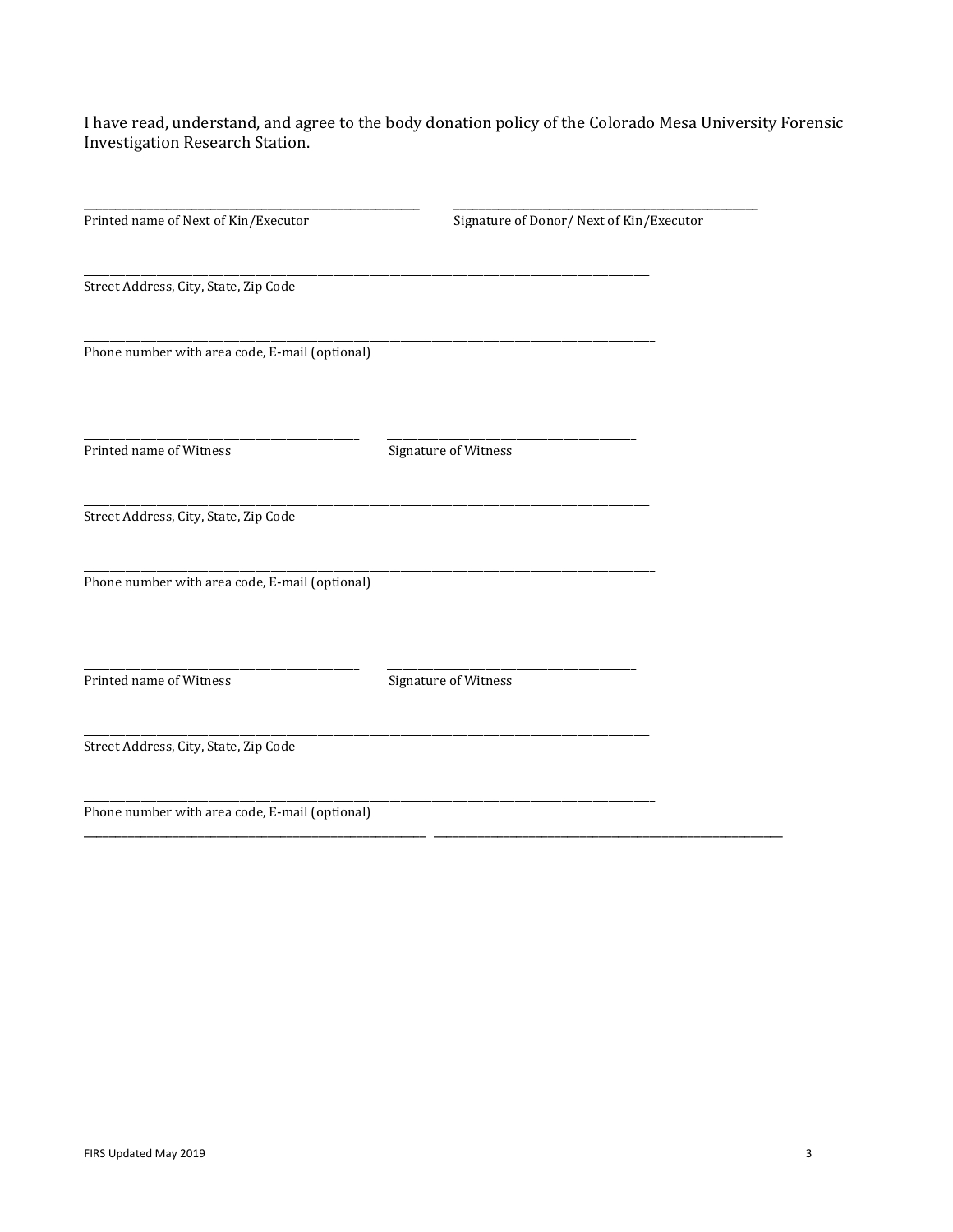## **Document for Donation of Deceased Person**

|                                                                                                                                                                                                                                                                                                                                                                      | to the Colorado Mesa University Forensic Investigation Research Station for the purpose of                                           |  |
|----------------------------------------------------------------------------------------------------------------------------------------------------------------------------------------------------------------------------------------------------------------------------------------------------------------------------------------------------------------------|--------------------------------------------------------------------------------------------------------------------------------------|--|
|                                                                                                                                                                                                                                                                                                                                                                      | forensic decomposition studies. By signing this document, I affirm that I am (check all that apply):                                 |  |
| $[]$                                                                                                                                                                                                                                                                                                                                                                 | an agent of the decedent at the time of death who has authority to make an anatomical gift;                                          |  |
| $[]$                                                                                                                                                                                                                                                                                                                                                                 | the spouse of the decedent;                                                                                                          |  |
|                                                                                                                                                                                                                                                                                                                                                                      | a person who is designated as a designated beneficiary of the decedent with the right to make an<br>anatomical gift of the decedent; |  |
| $[] \centering \includegraphics[width=0.47\textwidth]{images/TransY_1.png} \caption{The first two different values of $100$ K, $100$ K, $100$ K, $100$ K, $100$ K, $100$ K, $100$ K, $100$ K, $100$ K, $100$ K, $100$ K, $100$ K, $100$ K, $100$ K, $100$ K, $100$ K, $100$ K, $100$ K, $100$ K, $100$ K, $100$ K, $100$ K, $100$ K, $100$ K, $100$ K, $100$ K, $10$ | an adult child of the decedent;                                                                                                      |  |
| $[]$                                                                                                                                                                                                                                                                                                                                                                 | a parent of the decedent;                                                                                                            |  |
| $[]$                                                                                                                                                                                                                                                                                                                                                                 | an adult sibling of the decedent;                                                                                                    |  |
| $[]$                                                                                                                                                                                                                                                                                                                                                                 | an adult grandchild of the decedent;                                                                                                 |  |
|                                                                                                                                                                                                                                                                                                                                                                      | a grandparent of the decedent;                                                                                                       |  |
|                                                                                                                                                                                                                                                                                                                                                                      | an adult who has exhibited special care and concern for the decedent;                                                                |  |
| $[]$                                                                                                                                                                                                                                                                                                                                                                 | a person who was acting as the guardian of the decedent at the time of death;                                                        |  |
| $\begin{bmatrix} 1 \end{bmatrix}$                                                                                                                                                                                                                                                                                                                                    | a person having authority to dispose of the decedent's body.                                                                         |  |
|                                                                                                                                                                                                                                                                                                                                                                      | This list of persons authorized by law to make this donation is in descending order of precedence. If                                |  |
|                                                                                                                                                                                                                                                                                                                                                                      | there is more than one agent of the decedent, or more than one adult child, parent, adult sibling, adult                             |  |
|                                                                                                                                                                                                                                                                                                                                                                      | grandchild, grandparent, or guardian of the decedent reasonably available to made the decision                                       |  |
|                                                                                                                                                                                                                                                                                                                                                                      | concerning this anatomical donation, by signing this document I affirm that either none of the other                                 |  |
|                                                                                                                                                                                                                                                                                                                                                                      | members of the relevant class of persons entitled to make this decision has an objection to this donation,                           |  |
|                                                                                                                                                                                                                                                                                                                                                                      | or, in the alternative, that a majority of the members of this class who are reasonably available concur                             |  |
|                                                                                                                                                                                                                                                                                                                                                                      | with the donation. By signing this document, I also affirm that, at the time of the decedent's death, no                             |  |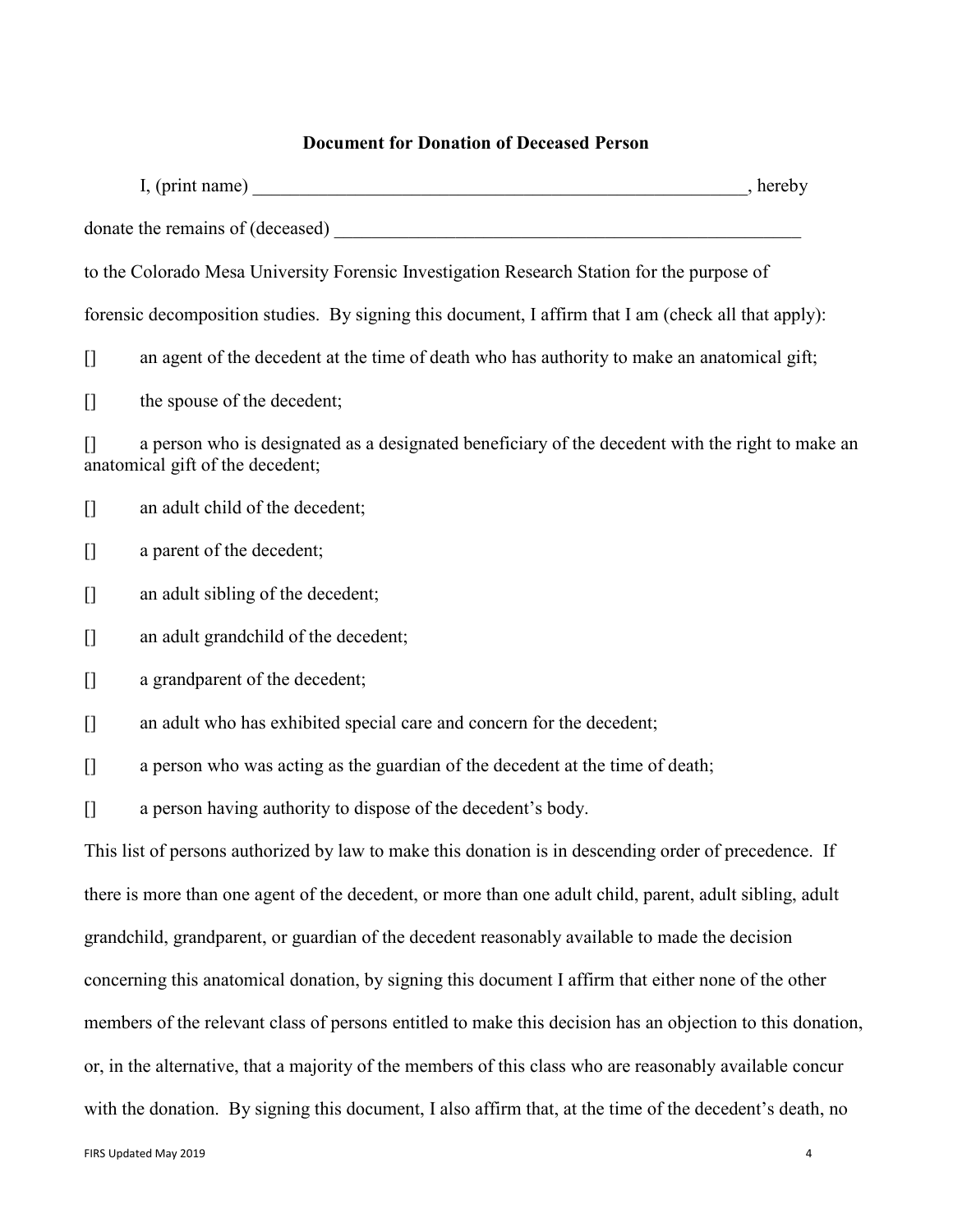person in a prior class of precedence to my own is reasonably available to make, or to object to the making, of this anatomical donation.

If, at any time, the remains shall be claimed for burial by a person in a prior order of precedence to the person making this donation, then at their expense the Colorado Mesa University Forensic Investigation Research Station shall surrender the remains. The laws concerning the use of remains for the promotion of science within the State of Colorado are addressed in section 12-34-101 *et seq.*, Colorado Revised Statutes.

 My signature below indicates I do wish to donate the remains of the above-mentioned deceased on this date of  $\_\_\_\_\_\_\_\_\_\_$ . 20  $\_\_\_\_\_\_\_\_$ .

Signature of Donating Person

Relationship to Deceased

Sworn and Subscribed before me this \_\_\_\_\_\_\_\_\_\_\_\_, day of \_\_\_\_\_\_\_\_\_\_\_\_\_\_, 20 \_\_\_\_\_\_\_.

Signature of Notary Public

My Commission Expires: \_\_\_\_\_\_\_\_\_\_\_\_\_\_\_\_\_\_

 $\mathcal{L}_\mathcal{L} = \{ \mathcal{L}_\mathcal{L} \}$ 

\_\_\_\_\_\_\_\_\_\_\_\_\_\_\_\_\_\_\_\_\_\_\_\_\_\_\_\_\_\_\_\_\_\_\_\_\_\_\_\_\_\_\_\_\_\_\_\_\_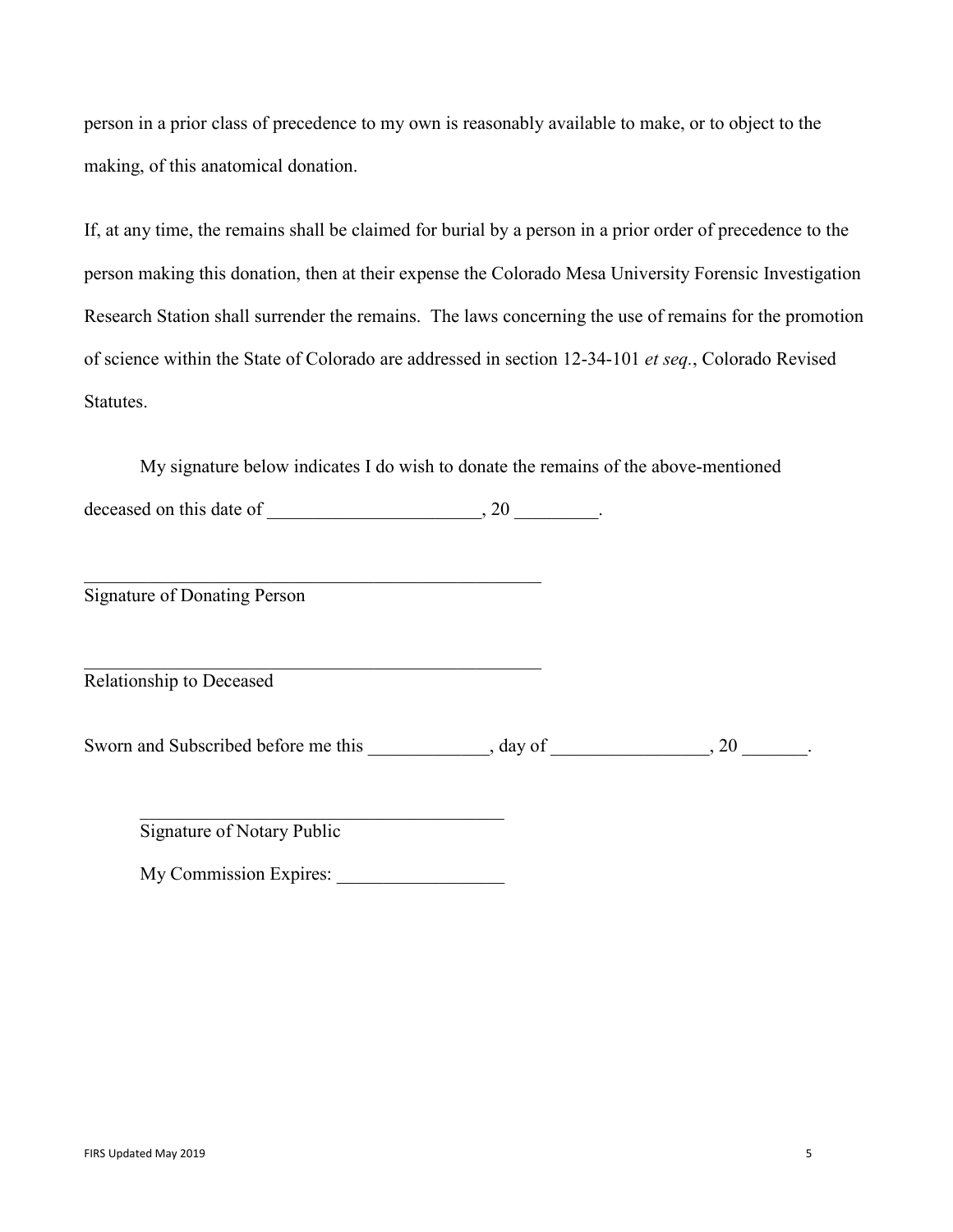

**FORENSIC INVESTIGATION RESEARCH STATION** 

1100 North Avenue . Grand Junction, CO 81501-3122 970.248.1219 (o) • 970.248.1934 (f) • 1.800.982.6372

| <b>Biological Questionnaire</b> |  |  |
|---------------------------------|--|--|
|---------------------------------|--|--|

|                                                                                                                                                                                                                                                                                                                                                                                                                                                                                         | If you need more space, additional sheets may be attached.<br>All of the information will be considered confidential. | Please complete the following information by filling in the blank and/or circling an option. |                              |                     |
|-----------------------------------------------------------------------------------------------------------------------------------------------------------------------------------------------------------------------------------------------------------------------------------------------------------------------------------------------------------------------------------------------------------------------------------------------------------------------------------------|-----------------------------------------------------------------------------------------------------------------------|----------------------------------------------------------------------------------------------|------------------------------|---------------------|
| Name $\frac{1}{\sqrt{1-\frac{1}{\sqrt{1-\frac{1}{\sqrt{1-\frac{1}{\sqrt{1-\frac{1}{\sqrt{1-\frac{1}{\sqrt{1-\frac{1}{\sqrt{1-\frac{1}{\sqrt{1-\frac{1}{\sqrt{1-\frac{1}{\sqrt{1-\frac{1}{\sqrt{1-\frac{1}{\sqrt{1-\frac{1}{\sqrt{1-\frac{1}{\sqrt{1-\frac{1}{\sqrt{1-\frac{1}{\sqrt{1-\frac{1}{\sqrt{1-\frac{1}{\sqrt{1-\frac{1}{\sqrt{1-\frac{1}{\sqrt{1-\frac{1}{\sqrt{1-\frac{1}{\sqrt{1-\frac{1}{\sqrt{1-\frac{1}{\sqrt{$                                                           |                                                                                                                       |                                                                                              | Sex: male______ female______ | $Age$ <sub>——</sub> |
|                                                                                                                                                                                                                                                                                                                                                                                                                                                                                         |                                                                                                                       |                                                                                              |                              |                     |
| <b>Social Security #</b> _____ — _____ Place of Birth (city/state): _________________________                                                                                                                                                                                                                                                                                                                                                                                           |                                                                                                                       |                                                                                              |                              |                     |
|                                                                                                                                                                                                                                                                                                                                                                                                                                                                                         |                                                                                                                       |                                                                                              |                              |                     |
|                                                                                                                                                                                                                                                                                                                                                                                                                                                                                         |                                                                                                                       |                                                                                              |                              |                     |
| <b>Marital Status:</b> (circle one): Never Married                                                                                                                                                                                                                                                                                                                                                                                                                                      |                                                                                                                       | Married Widowed                                                                              | Divorced                     | Unknown<br>Other    |
| $\textbf{Spouse: } \begin{tabular}{c} \textbf{.} \\ \textbf{.} \\ \textbf{.} \\ \textbf{.} \end{tabular} \begin{tabular}{c} \textbf{.} \\ \textbf{.} \\ \textbf{.} \\ \textbf{.} \end{tabular} \begin{tabular}{c} \textbf{.} \\ \textbf{.} \\ \textbf{.} \\ \textbf{.} \\ \end{tabular} \begin{tabular}{c} \textbf{.} \\ \textbf{.} \\ \textbf{.} \\ \end{tabular} \begin{tabular}{c} \textbf{.} \\ \textbf{.} \\ \textbf{.} \\ \end{tabular} \begin{tabular}{c} \textbf{.} \\ \textbf$ |                                                                                                                       |                                                                                              |                              |                     |
| Number of Children: _____                                                                                                                                                                                                                                                                                                                                                                                                                                                               |                                                                                                                       |                                                                                              |                              |                     |
| Parents' Full names (include maiden names)                                                                                                                                                                                                                                                                                                                                                                                                                                              |                                                                                                                       |                                                                                              |                              |                     |
|                                                                                                                                                                                                                                                                                                                                                                                                                                                                                         |                                                                                                                       |                                                                                              |                              |                     |
|                                                                                                                                                                                                                                                                                                                                                                                                                                                                                         |                                                                                                                       |                                                                                              |                              |                     |
|                                                                                                                                                                                                                                                                                                                                                                                                                                                                                         |                                                                                                                       |                                                                                              |                              |                     |
|                                                                                                                                                                                                                                                                                                                                                                                                                                                                                         | Elem/Second $(0-12)$ : _______ College $(1-4; 5+)$ : _____                                                            |                                                                                              |                              |                     |
|                                                                                                                                                                                                                                                                                                                                                                                                                                                                                         |                                                                                                                       |                                                                                              |                              |                     |
|                                                                                                                                                                                                                                                                                                                                                                                                                                                                                         |                                                                                                                       |                                                                                              |                              |                     |
|                                                                                                                                                                                                                                                                                                                                                                                                                                                                                         |                                                                                                                       |                                                                                              |                              | Upper               |
| Highest Education Level (indicate number of years): _________ Highest Degree Earned: _____________<br><b>Childhood Socio-Economic Status:</b> (circle one): Lower Lower Middle Middle Upper Middle<br><b>Race</b> – Check all that apply:<br>$\square$ White<br>$\square$ Black                                                                                                                                                                                                         | $\Box$ Asian, specify: $\Box$                                                                                         |                                                                                              |                              |                     |

### **PLEASE CONTINUE ON NEXT PAGE**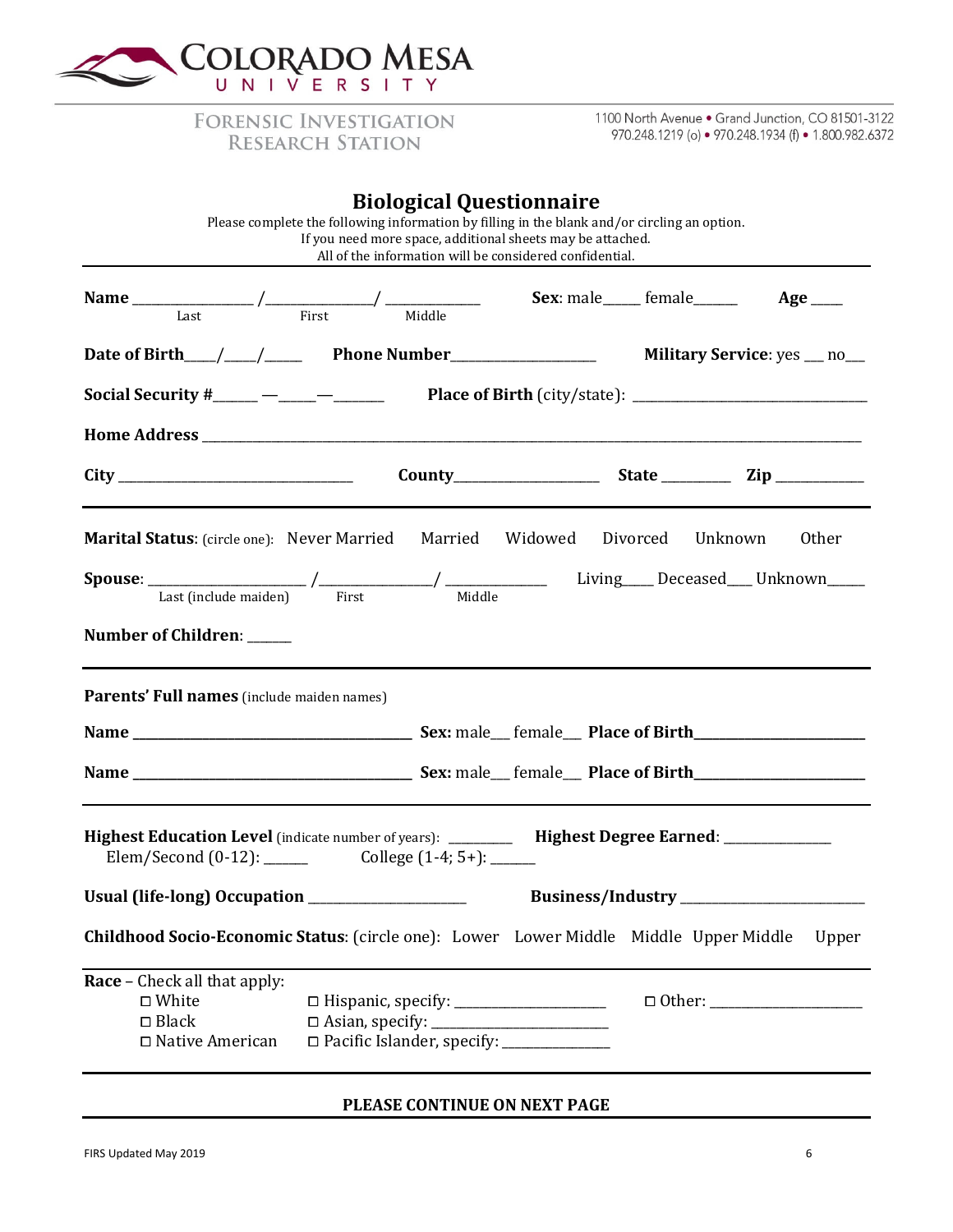| Last                                                                                                                                                                                                                                                                                                                                                                                                                                                                                                                                                                                                                            | First         |                          | Middle                                                                                                           |                      |  |  |
|---------------------------------------------------------------------------------------------------------------------------------------------------------------------------------------------------------------------------------------------------------------------------------------------------------------------------------------------------------------------------------------------------------------------------------------------------------------------------------------------------------------------------------------------------------------------------------------------------------------------------------|---------------|--------------------------|------------------------------------------------------------------------------------------------------------------|----------------------|--|--|
| <b>Residence History</b> (list additional locations as necessary)<br>Childhood Hometown (0-15 years of age):                                                                                                                                                                                                                                                                                                                                                                                                                                                                                                                    |               |                          |                                                                                                                  |                      |  |  |
|                                                                                                                                                                                                                                                                                                                                                                                                                                                                                                                                                                                                                                 |               |                          |                                                                                                                  |                      |  |  |
|                                                                                                                                                                                                                                                                                                                                                                                                                                                                                                                                                                                                                                 |               |                          |                                                                                                                  |                      |  |  |
|                                                                                                                                                                                                                                                                                                                                                                                                                                                                                                                                                                                                                                 |               |                          |                                                                                                                  |                      |  |  |
| Location as an Adult (any place you have lived for more than 1 year)                                                                                                                                                                                                                                                                                                                                                                                                                                                                                                                                                            |               |                          |                                                                                                                  |                      |  |  |
|                                                                                                                                                                                                                                                                                                                                                                                                                                                                                                                                                                                                                                 |               |                          |                                                                                                                  |                      |  |  |
|                                                                                                                                                                                                                                                                                                                                                                                                                                                                                                                                                                                                                                 |               |                          |                                                                                                                  |                      |  |  |
|                                                                                                                                                                                                                                                                                                                                                                                                                                                                                                                                                                                                                                 |               |                          |                                                                                                                  |                      |  |  |
| <b>Dental History - Check all that apply:</b>                                                                                                                                                                                                                                                                                                                                                                                                                                                                                                                                                                                   |               |                          |                                                                                                                  |                      |  |  |
| □Extensive Dental work                                                                                                                                                                                                                                                                                                                                                                                                                                                                                                                                                                                                          |               | $\square$ Most/all teeth |                                                                                                                  | <b>Teeth Missing</b> |  |  |
| □Lower Dentures: When                                                                                                                                                                                                                                                                                                                                                                                                                                                                                                                                                                                                           | $\Box$ Bridge |                          |                                                                                                                  | $\square$ Few        |  |  |
| □Upper Dentures: When______                                                                                                                                                                                                                                                                                                                                                                                                                                                                                                                                                                                                     |               | $\Box$ Gum Disease       | $\square$ Many                                                                                                   |                      |  |  |
| □ Upper and Lower Dentures: When_______                                                                                                                                                                                                                                                                                                                                                                                                                                                                                                                                                                                         |               | $D$ ental Disease        |                                                                                                                  | $\Box$ All           |  |  |
| □Partial Plate                                                                                                                                                                                                                                                                                                                                                                                                                                                                                                                                                                                                                  |               |                          |                                                                                                                  |                      |  |  |
| $\Box$ <i>Braces</i>                                                                                                                                                                                                                                                                                                                                                                                                                                                                                                                                                                                                            |               |                          |                                                                                                                  |                      |  |  |
|                                                                                                                                                                                                                                                                                                                                                                                                                                                                                                                                                                                                                                 |               |                          |                                                                                                                  |                      |  |  |
| Medical History (please indicate the approximate year for each). Please do not provide just a Doctor's<br>name.                                                                                                                                                                                                                                                                                                                                                                                                                                                                                                                 |               |                          |                                                                                                                  |                      |  |  |
|                                                                                                                                                                                                                                                                                                                                                                                                                                                                                                                                                                                                                                 |               |                          |                                                                                                                  |                      |  |  |
|                                                                                                                                                                                                                                                                                                                                                                                                                                                                                                                                                                                                                                 |               |                          | $\Box$ Plastic Surgery (indicate type and location)                                                              |                      |  |  |
| and the control of the control of the control of the control of the control of the control of the control of the                                                                                                                                                                                                                                                                                                                                                                                                                                                                                                                |               |                          |                                                                                                                  |                      |  |  |
|                                                                                                                                                                                                                                                                                                                                                                                                                                                                                                                                                                                                                                 |               |                          |                                                                                                                  |                      |  |  |
| the control of the control of the control of the control of the control of the control of                                                                                                                                                                                                                                                                                                                                                                                                                                                                                                                                       |               |                          |                                                                                                                  |                      |  |  |
|                                                                                                                                                                                                                                                                                                                                                                                                                                                                                                                                                                                                                                 |               |                          |                                                                                                                  |                      |  |  |
| □ Auto Accident (with traumatic injury)                                                                                                                                                                                                                                                                                                                                                                                                                                                                                                                                                                                         |               |                          |                                                                                                                  |                      |  |  |
| $\begin{tabular}{c} YR: \underline{\hspace{1cm}} \\ \underline{\hspace{1cm}} \\ \underline{\hspace{1cm}} \underline{\hspace{1cm}} \\ \underline{\hspace{1cm}} \underline{\hspace{1cm}} \\ \underline{\hspace{1cm}} \underline{\hspace{1cm}} \\ \underline{\hspace{1cm}} \underline{\hspace{1cm}} \\ \underline{\hspace{1cm}} \underline{\hspace{1cm}} \\ \underline{\hspace{1cm}} \underline{\hspace{1cm}} \\ \underline{\hspace{1cm}} \underline{\hspace{1cm}} \\ \underline{\hspace{1cm}} \underline{\hspace{1cm}} \\ \underline{\hspace{1cm}} \underline{\hspace{1cm}} \\ \underline{\hspace{1cm}} \underline{\hspace{1cm}}$ |               |                          |                                                                                                                  |                      |  |  |
|                                                                                                                                                                                                                                                                                                                                                                                                                                                                                                                                                                                                                                 |               |                          |                                                                                                                  |                      |  |  |
| □Prosthetics (e.g. Hip or knee replacement)                                                                                                                                                                                                                                                                                                                                                                                                                                                                                                                                                                                     |               |                          | □ Other (Including childhood disorders):                                                                         |                      |  |  |
|                                                                                                                                                                                                                                                                                                                                                                                                                                                                                                                                                                                                                                 |               |                          |                                                                                                                  |                      |  |  |
|                                                                                                                                                                                                                                                                                                                                                                                                                                                                                                                                                                                                                                 |               |                          | and the control of the control of the control of the control of the control of the control of the control of the |                      |  |  |
| Type/Yr:                                                                                                                                                                                                                                                                                                                                                                                                                                                                                                                                                                                                                        |               |                          |                                                                                                                  |                      |  |  |
|                                                                                                                                                                                                                                                                                                                                                                                                                                                                                                                                                                                                                                 |               |                          |                                                                                                                  |                      |  |  |
|                                                                                                                                                                                                                                                                                                                                                                                                                                                                                                                                                                                                                                 |               |                          |                                                                                                                  |                      |  |  |

### **PLEASE CONTINUE ON NEXT PAGE**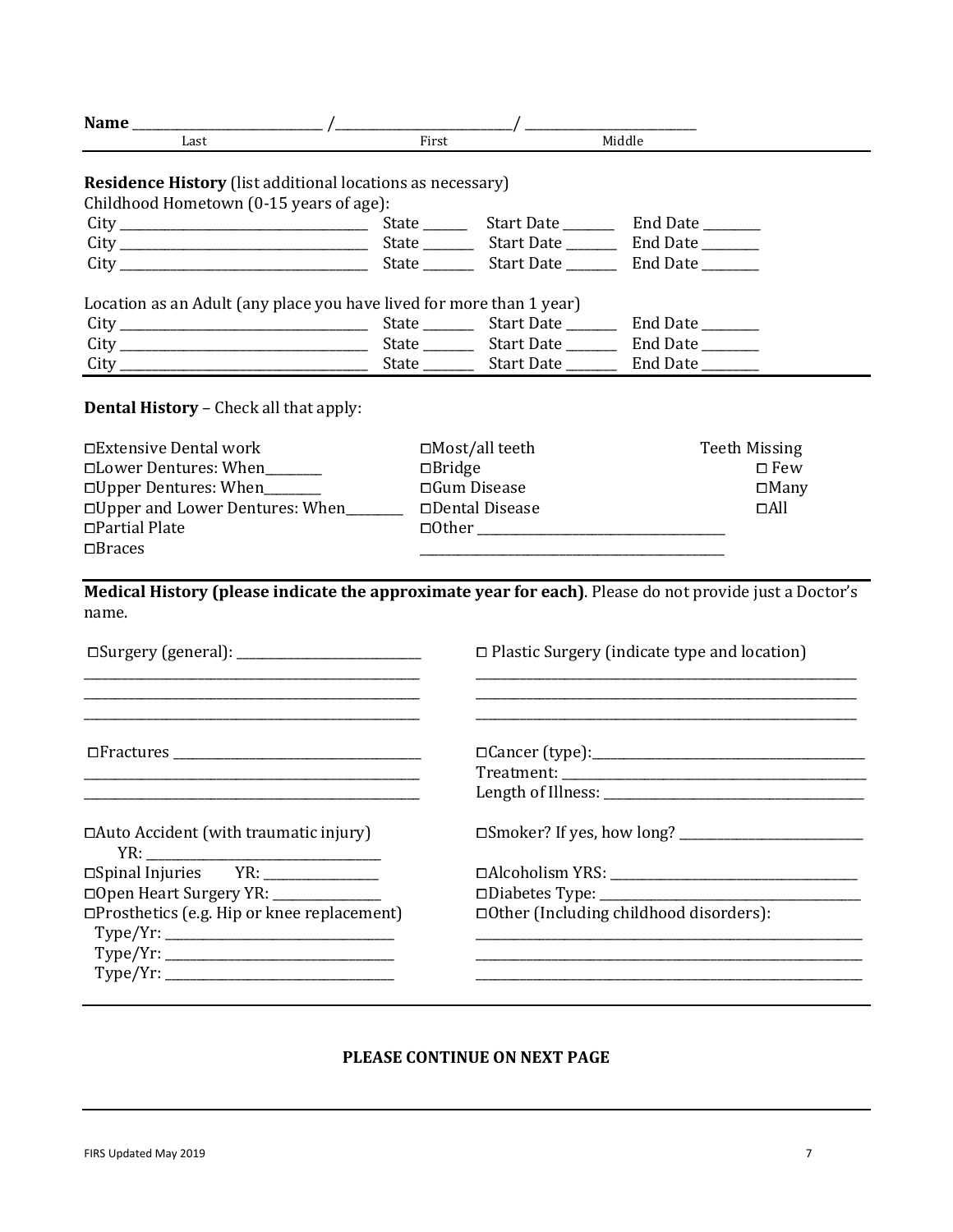| Driver's License Height ______ |  | First<br>Habitual Activities (i.e., jogging, repetitive motions, life-long occupation activities, etc.) -<br>Weight _______ |              | Middle<br>history of an illness, etc. Please attach additional pages as necessary. | Please describe the above and any other information you feel may be important, including<br>Medical History (continued) - current medications, timing of injuries, the locations of traumatic injuries, or a family |                                                                                  |
|--------------------------------|--|-----------------------------------------------------------------------------------------------------------------------------|--------------|------------------------------------------------------------------------------------|---------------------------------------------------------------------------------------------------------------------------------------------------------------------------------------------------------------------|----------------------------------------------------------------------------------|
|                                |  |                                                                                                                             |              |                                                                                    |                                                                                                                                                                                                                     |                                                                                  |
|                                |  |                                                                                                                             |              |                                                                                    |                                                                                                                                                                                                                     |                                                                                  |
|                                |  |                                                                                                                             |              |                                                                                    |                                                                                                                                                                                                                     |                                                                                  |
|                                |  |                                                                                                                             |              |                                                                                    |                                                                                                                                                                                                                     |                                                                                  |
|                                |  |                                                                                                                             |              |                                                                                    |                                                                                                                                                                                                                     |                                                                                  |
|                                |  |                                                                                                                             |              |                                                                                    |                                                                                                                                                                                                                     |                                                                                  |
|                                |  |                                                                                                                             |              |                                                                                    | <b>Recent Weight Loss:</b> yes ____ no____                                                                                                                                                                          |                                                                                  |
|                                |  |                                                                                                                             |              |                                                                                    |                                                                                                                                                                                                                     |                                                                                  |
|                                |  | $\Box$ Gray                                                                                                                 | $\Box$ Brown | $\Box$ Hazel                                                                       | $\Box$ Other:                                                                                                                                                                                                       |                                                                                  |
| $\square$ Yes                  |  |                                                                                                                             |              |                                                                                    |                                                                                                                                                                                                                     |                                                                                  |
| $\Box$ No                      |  |                                                                                                                             |              |                                                                                    |                                                                                                                                                                                                                     |                                                                                  |
| $\square$ Yes                  |  |                                                                                                                             |              |                                                                                    |                                                                                                                                                                                                                     |                                                                                  |
| $\Box$ No                      |  |                                                                                                                             |              |                                                                                    |                                                                                                                                                                                                                     |                                                                                  |
| <b>Next of Kin Information</b> |  |                                                                                                                             |              |                                                                                    |                                                                                                                                                                                                                     |                                                                                  |
|                                |  |                                                                                                                             |              |                                                                                    |                                                                                                                                                                                                                     |                                                                                  |
|                                |  |                                                                                                                             |              |                                                                                    |                                                                                                                                                                                                                     |                                                                                  |
|                                |  |                                                                                                                             |              |                                                                                    |                                                                                                                                                                                                                     |                                                                                  |
|                                |  | $\Box$ Green<br>If yes,<br>If yes,                                                                                          |              |                                                                                    | PLEASE CONTINUE ON NEXT PAGE                                                                                                                                                                                        | Handedness: Right __ Left___ Shoe size _____ Hair Color_________________________ |